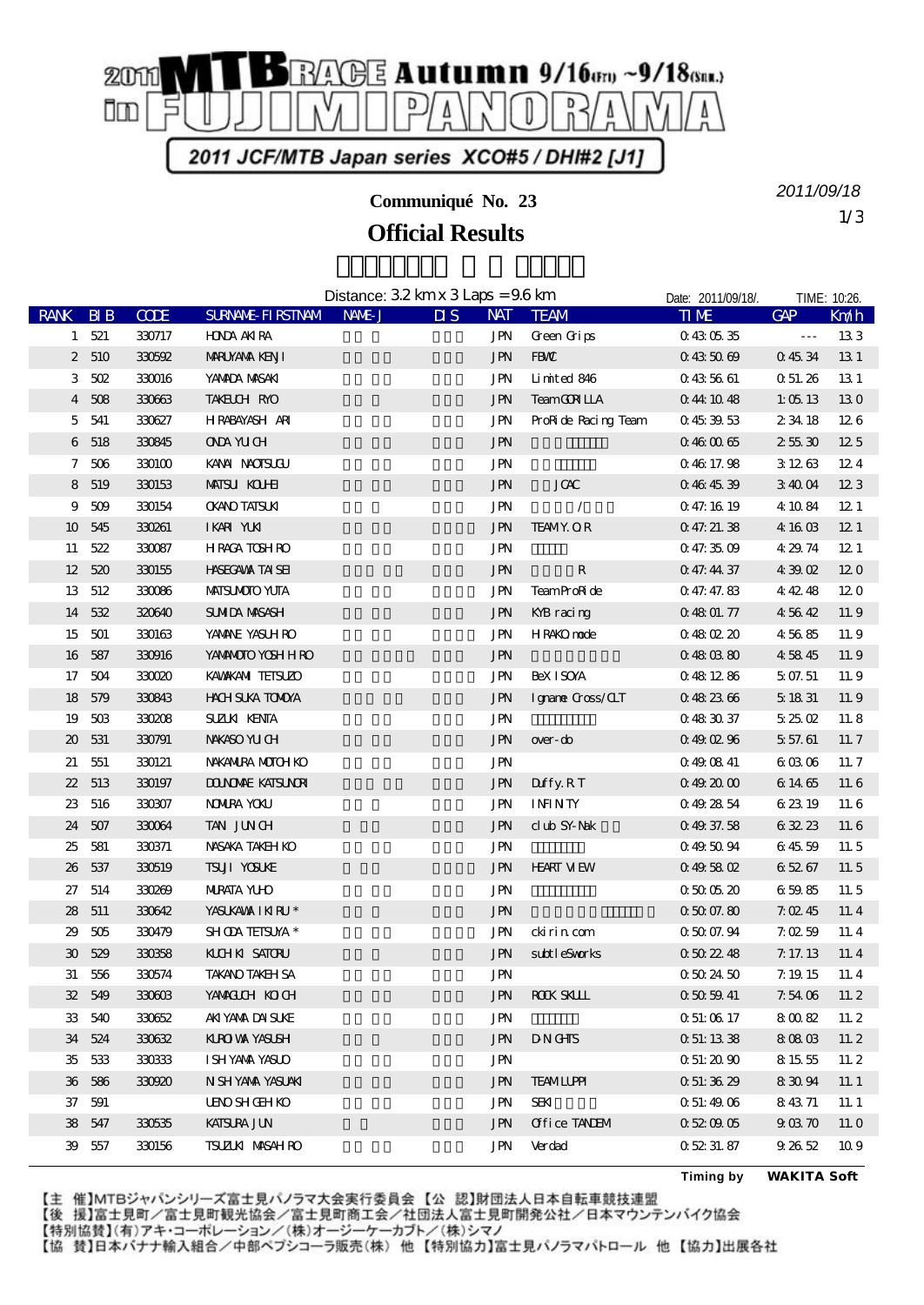

**Communiqué No. 23**

**Official Results**

2/3 *2011/09/18*

Date: 2011/09/18/. TIME: 10:26.

| <b>RANK</b> |        | <b>BIB</b> CODE | <b>SURVANE FIRSTIVAM</b> | NAME J | $\overline{\mathbf{u}}$ s | <b>NAT</b>           | <b>TEAM</b>               | <b>TIME</b> | <b>GAP</b> | Kn⁄h            |
|-------------|--------|-----------------|--------------------------|--------|---------------------------|----------------------|---------------------------|-------------|------------|-----------------|
|             | 40 515 | 330385          | TAKATSUKA SATOSH         |        |                           | <b>JPN</b>           |                           | 05241.00    | 93565      | 109             |
|             | 41 588 | 330931          | SASOU HROAKI             |        |                           | <b>JPN</b>           |                           | 05251.53    | 94618      | 108             |
|             | 42 528 | 330157          | <b>WITANAE TAI SUKE</b>  |        |                           | $\operatorname{JPN}$ | <b>TeamAR</b>             | 05251.85    | 94650      | 108             |
| 43          | 535    | 330216          | <b>KONA AISUNDU</b>      |        |                           | JPN                  | <b>CASSI!</b>             | 0530848     | 1003 13    | 108             |
|             | 44 553 | 330503          | NAKANIRA AKIHRO          |        |                           | <b>JPN</b>           | <b>TeamSpeed</b>          | 0532534     | 10 19 99   | $107$           |
|             | 45 552 | 330714          | <b>ONDERA HROMN</b>      |        |                           | JPN                  |                           | 0534509     | 10 39 74   | 107             |
|             | 46 526 | 330783          | <b>AKANJA TOMMICH</b>    |        |                           | <b>JPN</b>           |                           | 0535074     | 10 45 39   | 106             |
| 47          | 593    |                 | KAWASAKI TAKASH          |        |                           | JPN                  | <b>CLIB</b> iento         | 0535273     | 10 47.38   | 106             |
|             | 48 595 |                 | <b>SHBATA YU</b>         |        |                           | $\operatorname{JPN}$ |                           | 054 08 18   | 11:0283    | 106             |
| 49          | 576    | 330365          | YANANOJO KAZLH RO        |        |                           | JPN                  |                           | 0540853     | 11:03 18   | 106             |
|             | 50 563 | 330836          | <b>FULSH MA MASASH</b>   |        |                           | <b>JPN</b>           |                           | 0.54 10 05  | 11:04 70   | 106             |
| 51          | 542    | 330141          | <b>ITOMIGHYA</b>         |        |                           | JPN                  |                           | 0 54 27.99  | 11:22.64   | 10 <sub>5</sub> |
|             | 52 523 | 330342          | KANA JIN                 |        |                           | <b>JPN</b>           |                           | 0545978     | 11:54 43   | 10 <sub>4</sub> |
|             | 53 559 | 330122          | NWASH MA NONDAI          |        |                           | JPN                  | $\mathbf{R}^{\mathbf{C}}$ | 0550028     | 11:54 93   | 10 <sub>4</sub> |
|             | 54 560 | 330042          | KINSHTA SHN CHRO         |        |                           | <b>JPN</b>           |                           | 0550135     | 11:56 $00$ | 10 <sub>4</sub> |
|             | 55 582 | 330559          | SHOKAWA CHTOSE           |        |                           | JPN                  |                           | 0552663     | 12 21 28   | 103             |
|             | 56 597 |                 | <b>MRUYAMA YUKIO</b>     |        |                           | <b>JPN</b>           | ML OEN                    | 0.5531.95   | 12,26,60   | 10 <sub>3</sub> |
| 57          | 546    | 330571          | NAKAZATO MASATO          |        |                           | <b>JPN</b>           | <b>BQ</b> with            | 0.555947    | 12 54 12   | 10 <sub>2</sub> |
|             | 58 534 | 330318          | <b>NSIOKHSUKE</b>        |        |                           | <b>JPN</b>           |                           | 05601.11    | 12 55 76   | 10 <sub>2</sub> |
| 59          | 550    | 330009          | TAKENOTO YUT             |        |                           | JPN                  | TeamBSC/K&b               | 0.5607.59   | 13 O 24    | 10 <sub>2</sub> |
|             | 60 538 | 330159          | <b>SHMADA RIKIYA</b>     |        |                           | <b>JPN</b>           | c-kirin com               | 0560827     | 13 O 29    | 10 <sub>2</sub> |
| 61          | 567    | 330067          | YANA SHJHI               |        |                           | JPN                  |                           | 0560932     | 130397     | 102             |
|             | 62 544 | 330129          | KOTAN TAKASH             |        |                           | <b>JPN</b>           |                           | 056 1574    | 13 10 39   | 10 <sub>2</sub> |
|             | 63 517 | 330484          | <b>MAISUMOIO KOSUKE</b>  |        |                           | JPN                  | PQ                        | 05631.82    | 13 26 47   | 10 <sub>1</sub> |
|             | 64 536 | 330491          | YANANE DAISUNE           |        |                           | <b>JPN</b>           | $CTC$                     | 0563324     | 13 27.89   | 10 <sub>1</sub> |
|             | 65 572 | 330651          | <b>IIDJKA TAKUYA</b>     |        |                           | <b>JPN</b>           | <b>NIE</b> to FUN         | 0563692     | 13 31 57   | 10 <sub>1</sub> |
|             | 66 539 | 330561          | SHRAISH TAKAAKI          |        |                           | <b>JPN</b>           |                           | 0.5637336   | 13 32 01   | 10 <sub>1</sub> |
|             | 67 564 | 330112          | <b>ASANO TSUTONU</b>     |        |                           | JPN                  |                           | 0.563737    | 13 32 Q    | 10 <sub>1</sub> |
|             | 68 548 | 330339          | <b>HAYASE KENTARO</b>    |        |                           | <b>JPN</b>           | <b>TeamAR</b>             | 0580338     | 14 58 03   | 99              |
|             | 69 530 | 330805          | <b>YOSH MIZU TOLI</b>    |        |                           | JPN                  |                           | 0580976     | 15 04 41   | 99              |
|             | 70,590 |                 | NAKANIRA NORITAKA        |        |                           | $\operatorname{JPN}$ | Ţ                         | 0581007     | 15 04 72   | 99              |
|             | 71 585 | 330577          | <b>OKMAMA HIETOSH</b>    |        |                           | JPN                  |                           | 0583831     | 153296     | 98              |
|             | 72 554 | 330718          | <b>HONA YASUSH</b>       |        |                           | <b>JPN</b>           | Green Grips               | 0591233     | 160698     | 97              |
| 73          | 570    | 330211          | <b>HRAOHROTOSH</b>       |        |                           | JPN                  |                           |             | $-1$ Lap   | $9\,6$          |
|             | 74 589 | 330351          | <b>KAZIMA KIYOHRO</b>    |        |                           | <b>JPN</b>           | Enj oyHuseCSC             |             | $-1$ Lap   | 96              |
|             | 75 562 | 330688          | UISUA MINORU             |        |                           | <b>JPN</b>           |                           |             | $-1$ Lap   | 95              |
|             | 76 566 | 330019          | HASH MOTO JAMER          |        |                           | <b>ARG</b>           |                           |             | $-1$ Lap   | 95              |
| $\pi$       | 577    | 330814          | YANADA TAKASH            |        |                           | JPN                  |                           |             | $-1$ Lap   | 94              |
|             | 78 596 |                 | <b>KROA MIKRO</b>        |        |                           | <b>JPN</b>           |                           |             | $-1$ Lap   | 94              |

【主 催】MTBジャパンシリーズ富士見パノラマ大会実行委員会【公 認】財団法人日本自転車競技連盟

【後 援】富士見町/富士見町観光協会/富士見町商工会/社団法人富士見町開発公社/日本マウンテンバイク協会

**Timing by** *WAKITA Soft*